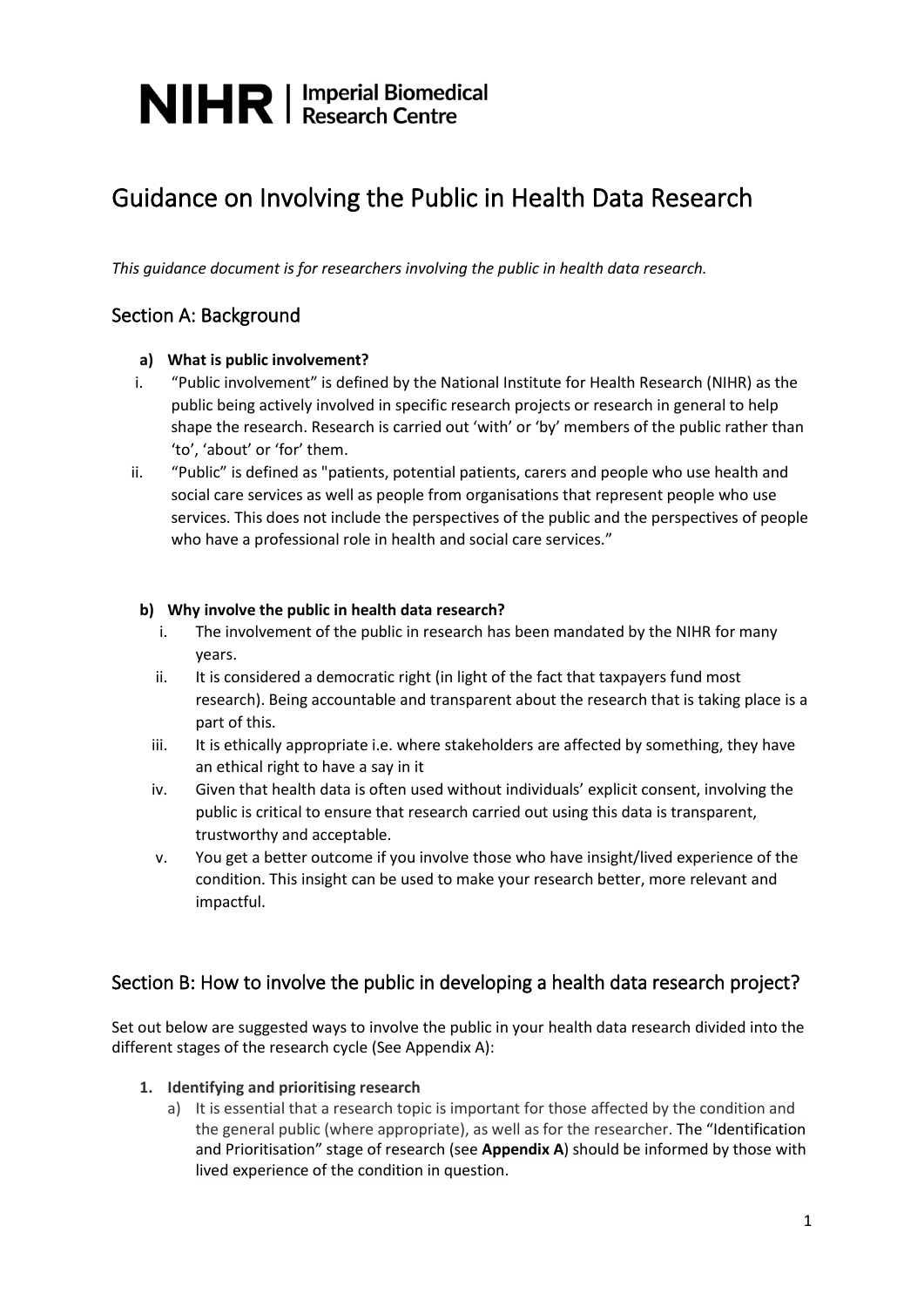- b) Although there are established methods of identifying and prioritising research topics (e.g. the Dialogue Model or [James Lind Alliance Priority Setting Partnerships\)](http://www.jla.nihr.ac.uk/priority-setting-partnerships/), these can be time and resource consuming, and may not always be appropriate. See some suggested alternatives below.
- c) If the research affects a subset of the public (e.g. what effect does COVID 19 have on those being treated with immunosuppressants?), then it would be appropriate to have input from patients/carers of those on the relevant immunosuppressants. Please see **Appendix B**: "How to find people to involve" for more information.
- d) If the research question could potentially impact a much larger proportion of the public e.g., testing and adapting a risk prediction tool to determine whether a patient should be admitted to ICU and what the likely outcome will be, then general members of the public without specific lived experience could be asked about this as they could potentially end up in ICU.
- e) **Suggested ways to involve the public in identifying/prioritising research questions**, or to check the relevance of already identified research questions, include:
	- i. Undertaking an online poll:
		- of members of the public asking them to prioritise research questions which could be answered using the data (or currently available data) which are relevant to the general population (us[e VOICE](https://www.voice-global.org/) if this is available to you or Twitter)
		- of specific groups e.g. those on immunosuppressants through charities or patient organisations and their Facebook groups or online forums, members of community groups through establishing contacts in these groups and third sector groups
	- i. Citing previous research projects which identified that patients/public considered the question to be a priority (including research questions identified as a priority through a James Lind [Alliance Priority Setting Partnership.](http://www.jla.nihr.ac.uk/priority-setting-partnerships/)
	- ii. Having conversations with members of the general public/patients/family members/carers of those affected by the research question. Please see **Appendix B: "How to find people to involve"** for more information

### **2. Designing your research project**

When designing your project, patients/public could inform the following:

- **a) the inclusion/exclusion criteria for categories of data** to be included in the analysis, for example, does the age range need to be restricted or can it be wider?
- b) **outcome measures.** For example, mortality may have been identified as a primary outcome measure, however, patients and the public may consider that morbidity is relevant to them, and this could be included as a secondary outcome measure. Talking to those affected by a condition can be very valuable in ascertaining what is important to them and may even identify something they are aware of from their lived experience which a researcher may not have thought about which is relevant to the research.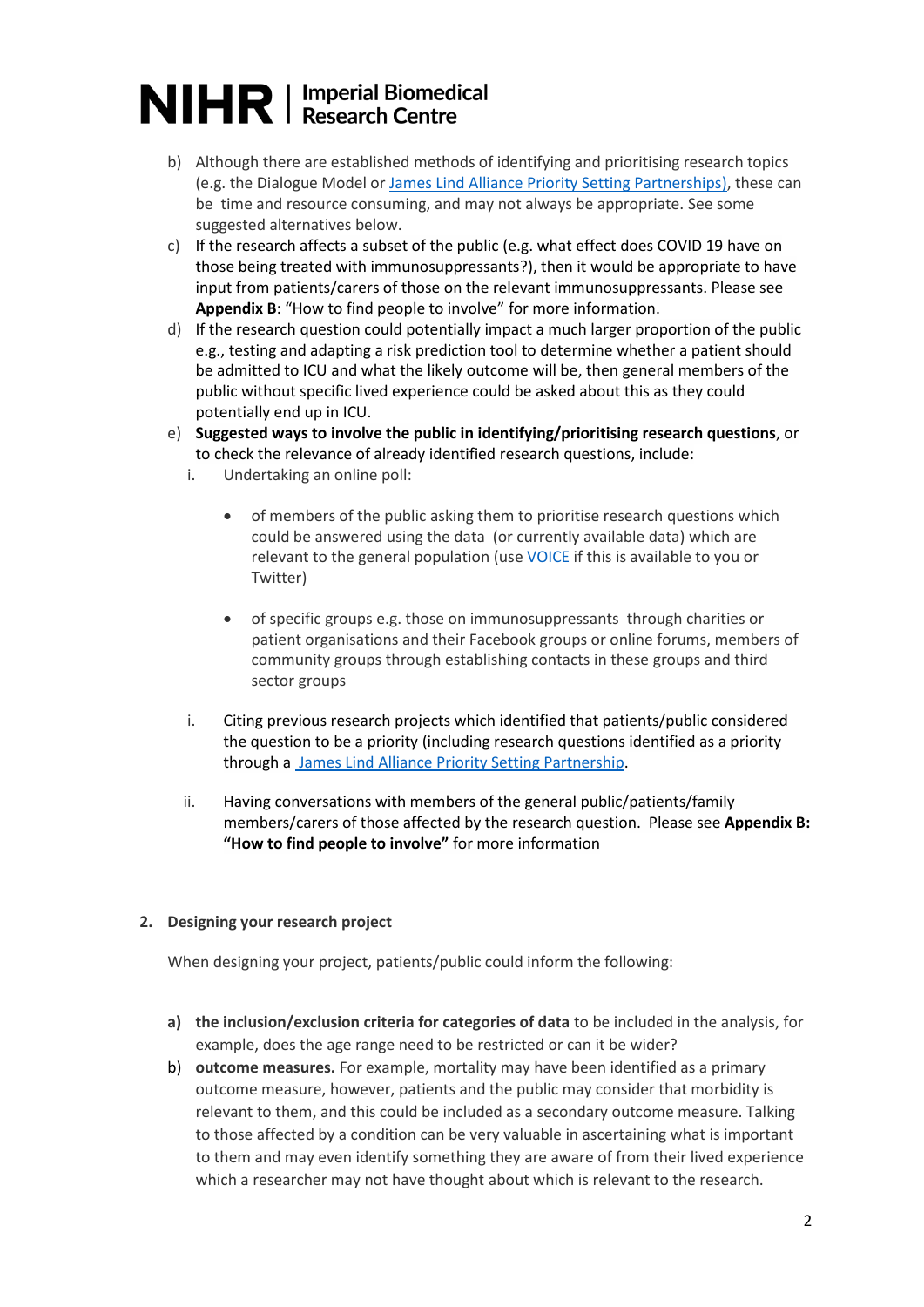- c) **The lay summary for either an application for funding or to help communicate your research plans.** In order to make a start on a draft lay summary, you might want to:
	- i. use [The Up-Goer 5 Text Editor.](https://splasho.com/upgoer5/) This website is based on the premise that in order to be successful in communicating scientific knowledge, you should be able to distil the main concepts into a statement that only uses the ten thousand most commonly used words. This website allows you to type in your statement and flags words that are not on the list and also lists these common words.
	- ii. Read the **INVOLVE Make it Clear guidance**

You should then ask a member of the public to read your draft lay summary to ensure that it really is in plain language and understandable.

### **3. Managing your research project**

a) Public involvement in research governance is expected by funders like the NIHR. A health data research project may not have a management committee overseeing it alike a trial steering committee, however, if there are management/steering group meetings for the project, then having a patient/member of the public take part in these can help to keep the research relevant and grounded and inform questions which arise from the patient/public perspective.

### **4. Analysing the data**

- a) It is possible to involve the public in data analysis and set out below are some ways in which the public can do so:
	- **By checking the validity of conclusions and assumptions which inform the data analysis.** It is important for these conclusions and assumptions to be based on the values and current behaviour of the public which may change over time. This information will not always be available from scientific publications or may not be current, so checking conclusions and assumptions with people from relevant groups of the public affected by your research is important e.g. do people taking immunosuppressants usually take any other kind of medication which may affect how COVID 19 might affect them.
	- **By ensuring that emerging themes and trends are interpreted from the public perspective as well as from the scientific viewpoint.** By way of example, perhaps some people taking immunosuppressants might have stopped taking them when the pandemic started as they were concerned these made them more susceptible to becoming severely ill from COVID 19 and this may have impacted the analysis. The public can also provide personal narratives to compliment or rebut trends and patterns in the data.
	- **By enriching and improving the quality of the 'Discussion' about the results.** For example, the public may be able to provide a reason for an outlier in the data. This could be something to do with their medical condition or their behaviour that may have affected the results about which a researcher is not aware.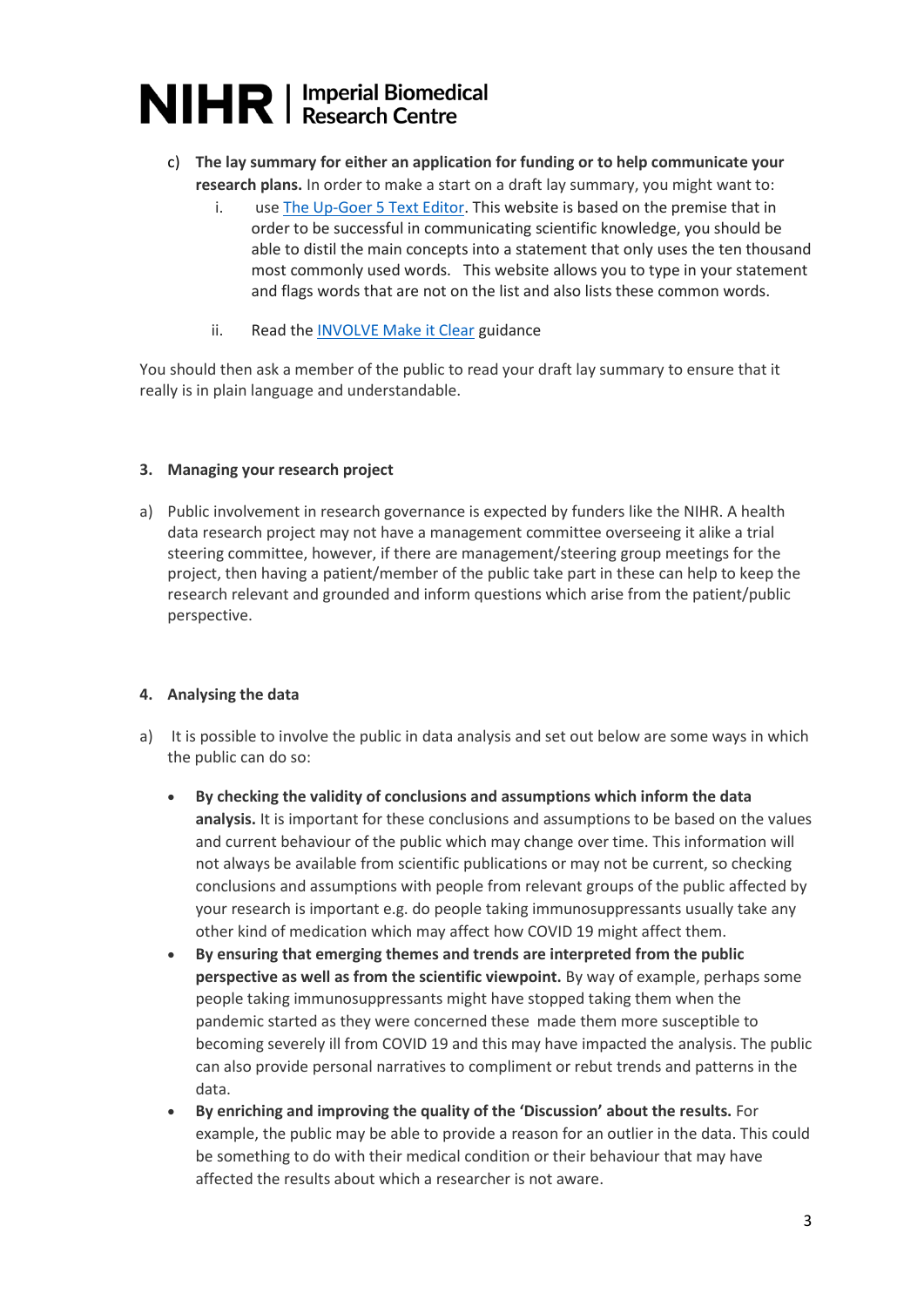- **By engendering acceptance of the results of the research/modelling used and improved model validation by the public.** Being transparent and open about the methodology used to obtain the results can build trust in the research.
- **By identifying unanswered questions for future research.** At this stage members of the public can help advise on future research questions arising from trends and patterns identified in the data analysis which might require future exploration through looking at other data sets, linking data, or through a follow-up qualitative study to better understand trends identified in the data.

### **5. Dissemination of the study results**

- a) If public involvement is not possible at any other stage of the research cycle, there are very few research projects where it is not possible to involve members of the public in communicating the results in plain language to relevant groups
- b) A scientific publication is rarely read (and able to be accessed) by the public who want (and are entitled to) know the outcome of research.
- c) If results are not published or disseminated because they are not what was expected or are negative, there is a risk of other research repeating the same study and contributing to "waste research".
- d) Sharing research results appropriately is part of being transparent and accountable about research (which is usually carried out with taxpayer money). It is essential to share research results with:
	- the research participants where possible (without whom the research could not have taken place). These may only be the key findings and will not jeopardise the ability to publish these.
	- those affected by, or those who will/may benefit from the research
	- specific populations about which the research concerns e.g. those on immunosuppressants if the research question concerns the impact of COVID 19 on those patients. There may be a Facebook group or patient group forum through which you could disseminate a plain language summary of results.
- e) **Suggested ways in which patients and the public can assist with the dissemination of research results:** 
	- By reviewing your dissemination plan. Although ideally you will have planned your dissemination strategy at the design stage of the research, this may need to be reviewed again when you are ready to disseminate the results to ensure the plan is still relevant, comprehensive and appropriate. The public can help you decide how to communicate the results for maximum impact. Members of the public can advise you on the most appropriate/accessible ways to share and communicate results with the public/patients/relevant populations. They can also advise on appropriate mediums for dissemination e.g. infographic, video.
	- By developing and/or reviewing plain language summaries of results so they are clear and accessible to the research population e.g. information on NHS or GP websites, a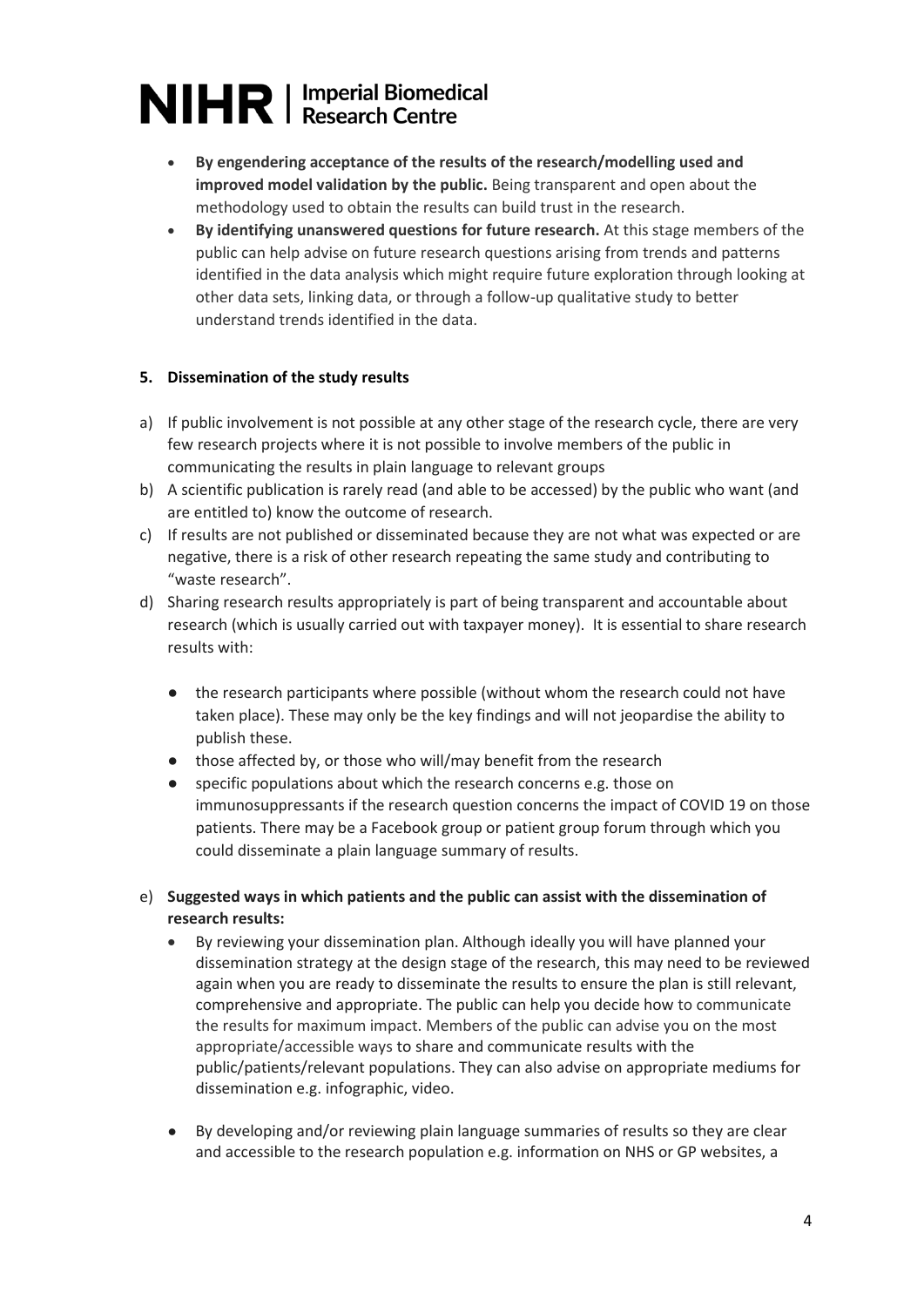video, in different languages. Use the websit[e Up-Goer 5 Text Editor](https://splasho.com/upgoer5/) to ensure your summary is plain language before you ask patients/members of the public to review it.

- Inviting members of the public to speak about your research results (with you) to those affected by the research question. This is a very impactful way to show the public's support for the research (as they will ideally be from groups who would directly benefit from the research).
- Giving members of the public an active part in writing up the research findings, e.g. developing publications (as a co-author) for open-access peer-reviewed journals, developing online content including infographics and videos, creating/reviewing leaflets for waiting rooms or community centres which explains the research
- By linking you to their contacts and networks of patient/public/community groups to whom the results can be disseminated, and which may be able to facilitate/fund follow on research e.g. charities.

### **6. Implementation of the research findings**

- a) Depending on the research, it may be that the public can play a role in implementing research results. For example:
	- i. the public can inform any consequential changes to NICE guidelines
	- ii. the power of the patient voice can be utilised to lobby a payer/regulator to change and/or implement a new service/device/therapy/intervention.

### **7. Evaluating the impact of public involvement**

- a) The public can assist you to evaluate the impact of public involvement (on the project and on the people involved (including researchers and public contributors). This can be done through:
	- i. recording short and long term impacts from both researcher and public contributors' perspectives
	- ii. by researchers' completing the Imperial Patient Experience Research Centre's Public Involvement Planning and Impact Tool. Please contact PERC for more information.
	- iii. populating a **Public [involvement](https://www.imperial.ac.uk/media/imperial-college/medicine/perc/PERC-Impact-log-for-researchers-v1-2021.xlsx) Log (adapted by PERC)** throughout the project in order to be able to report impact to funders and the public contributors involved in the project.

### Section C: Further public involvement in research resources and training

The Imperial Patient Experience Research Centre (PERC) has many resources to assist researchers with public involvement in research.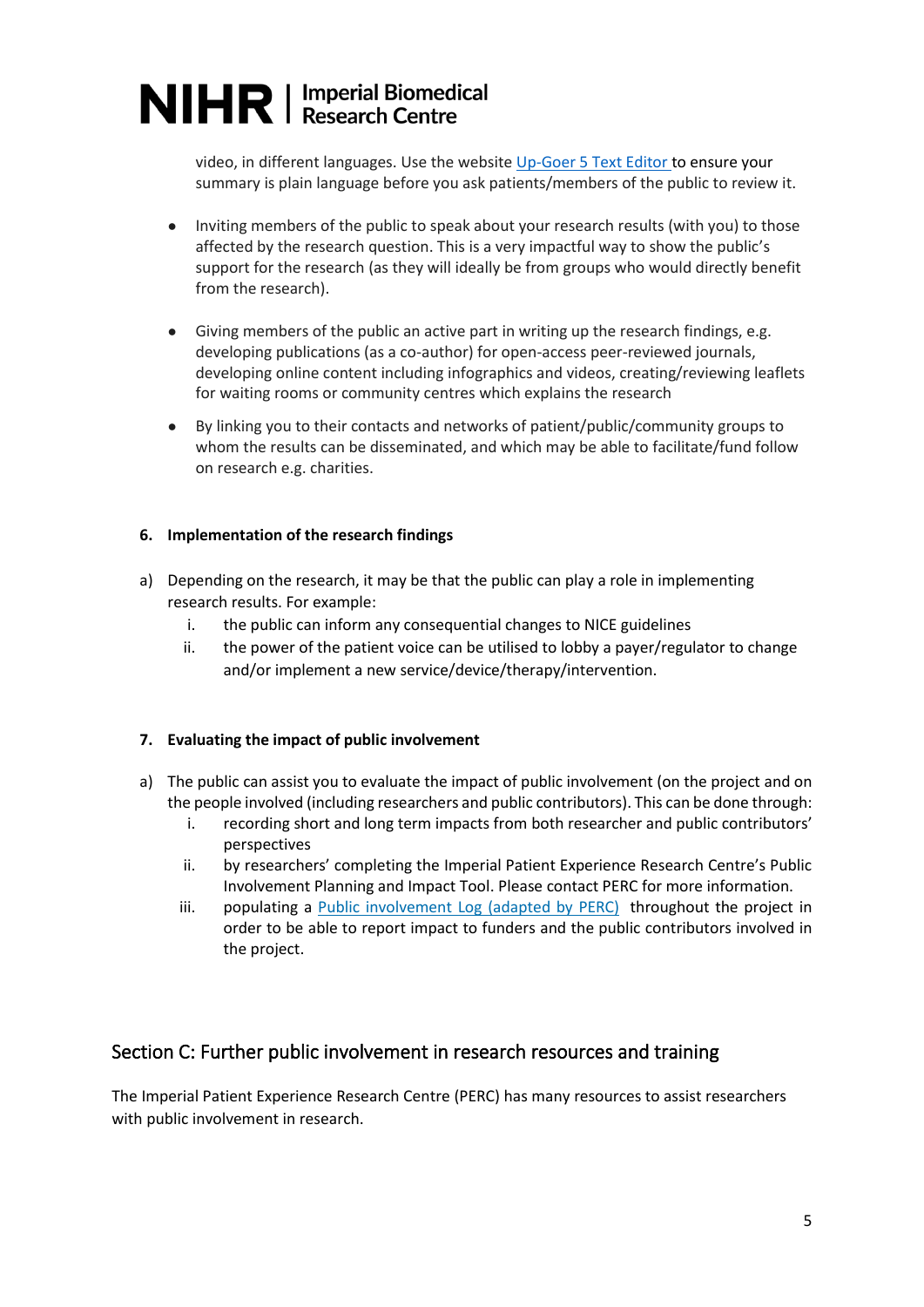Please see our [Rough Guide to Public Involvement](https://www.imperial.ac.uk/media/imperial-college/medicine/perc/PERCs-Rough-Guide-to-Public-Involvement---Dec-2021.pdf) for more information generally including information about addressing underrepresentation in research and the training and support of public contributors.

Please see our [Public Involvement in Research Resource Hub](https://www.imperial.ac.uk/patient-experience-research-centre/ppi/ppi-resource-hub/) for more information, examples and template documents (to use for public involvement including role descriptions).

### **Training**

Please see our [Public Involvement Training page](https://www.imperial.ac.uk/patient-experience-research-centre/ppi/ppi-training/) for information about our free Public Involvement in Research course as well as other courses for researchers and members of the public.

[Crohn's and Colitis UK Charity: Public Involvement Training](https://www.crohnsandcolitis.org.uk/research/research-involvement-opportunities/training) – for members of the public

This training course is made up of an introduction, three modules, and a quiz.

- Module 1 has a good introduction or refresher on Public Involvement in Research.
- Module 2 covers Public Involvement in Health Data Research, including sitting on committees and explanations of terms.
- Module 3 covers Practical Examples of Public Involvement including Data Access Committees and Steering Committees.

There is a short quiz at the end which when passed provides a certificate.

### **Blog**

Please see [our blog](https://blogs.imperial.ac.uk/perc/) with case studies of different types of research where the public have been involved.

### **Contact**

Please email [publicinvolvement@imperial.ac.uk](mailto:publicinvolvement@imperial.ac.uk)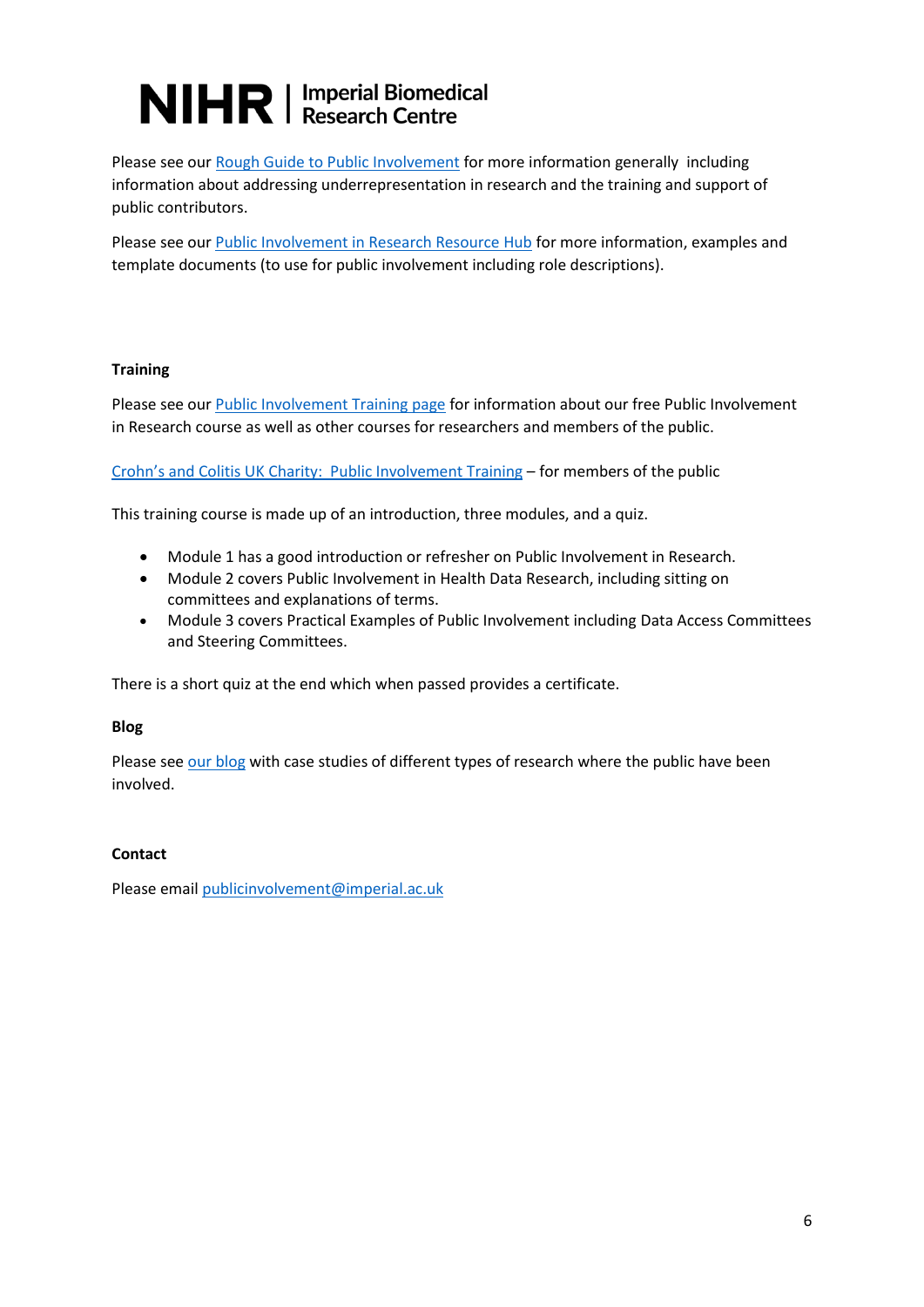### **Appendix A**

The NIHR refers to seven stages of the research cycle. For reference, we have included a diagram below which gives examples of ways that the public (defined above in Section A) can be involved at different stages of the research cycle. Not all of the examples in the diagram will be relevant for health data projects.



(INVOLVE Briefing note eight: Ways that people can be involved in the research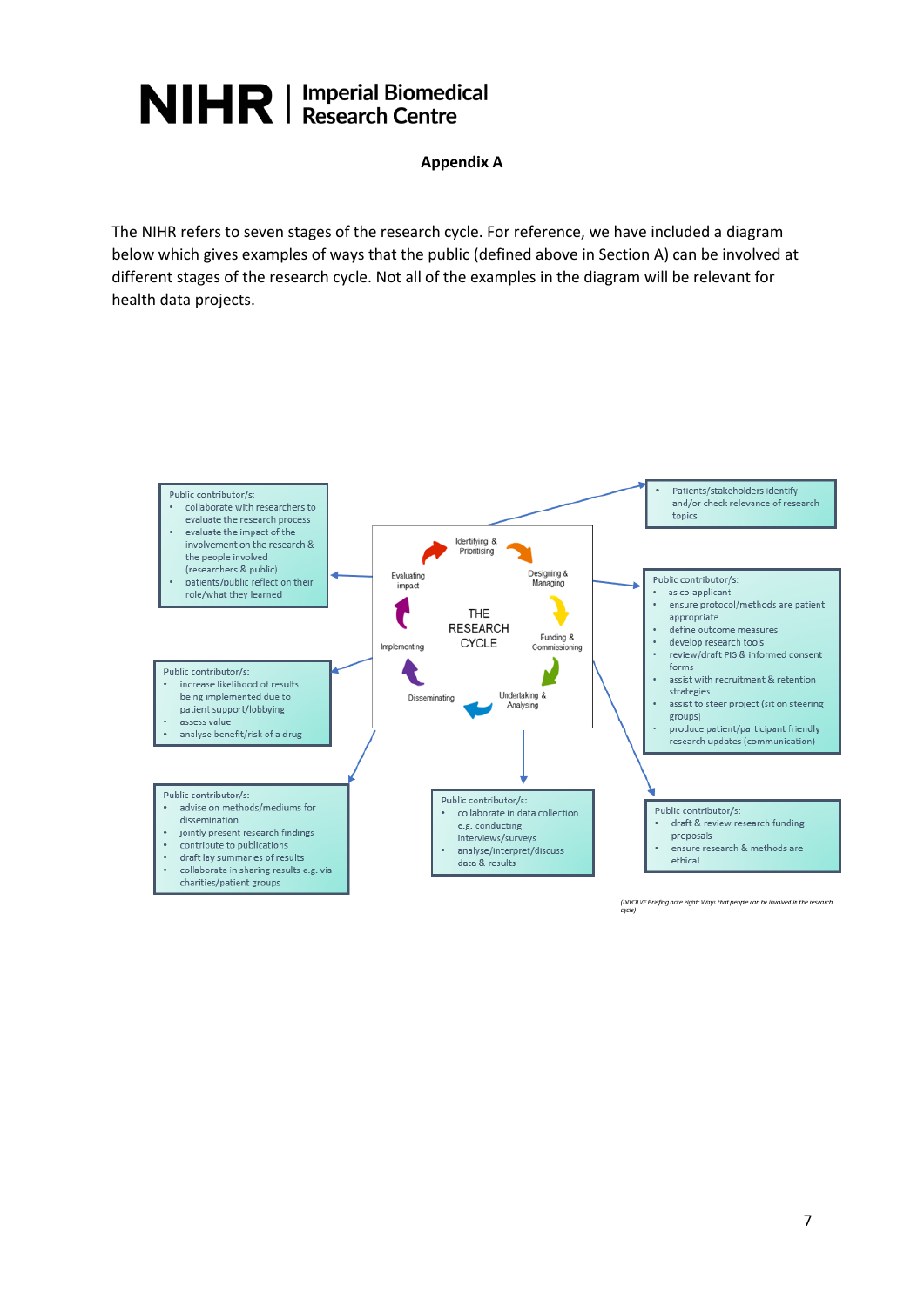### **Appendix B**

### **Finding people to involve.**

- a) PERC can provide you with further advice and possibly connect you to local public panels/contributors/community leaders/groups who have relevant lived experience or wish to be involved in public involvement in research.
- b) As involvement has been carried out virtually during the pandemic, this has allowed some people who may not have been able to be involved previously, to do so, making public involvement more accessible to many.
- c) **If you are a health care professional** (and/or know other health care professionals) who have access to patients/carers/family members, utilise these connections to invite people who might be interested in shaping/ informing your research to be involved. This does not require ethics approval as it is for public involvement not for participation in research.
	- In a non-pandemic environment, we would suggest putting a poster up in an outpatient clinic inviting patients to get involved. Approaching people directly about being involved in research will obviously have to be done very sensitively and will depend on the health of the patient.
	- If a patient has been very ill, they may not remember this time very well so having their carers and family members involved in the research may provide wider perspectives (even if the carers and family members were not permitted to be in the hospital with their loved one whilst they were unwell).
- d) **If you don't have access to patients or know anyone who does**, you could attempt to get in touch with patients with relevant lived experience in other ways for example:
	- Through connecting with patient or community groups affected by your area of research. We recommend doing this early (not just when you are applying for funding) so you have time to build trust and a relationship with them. Remember they are likely to have limited capacity and resource so will need time to be able to plan to work with you (and possibly funding).
	- PERC maybe able to put you in touch with people with lived experience of your research area through their mailing list, [the VOICE platform](https://www.imperial.ac.uk/patient-experience-research-centre/ppi/our-public-involvement-networks/voice-at-imperial/) or their [Young People's Advisory](https://www.imperial.ac.uk/patient-experience-research-centre/ppi/our-public-involvement-networks/young-persons-advisory-network/)  Network [\(17 to 25 years\)](https://www.imperial.ac.uk/patient-experience-research-centre/ppi/our-public-involvement-networks/young-persons-advisory-network/)
	- Utilising other social media platforms e.g. Twitter and Instagram (this may be a preferable way to access young people).

**Diversity is very important for public involvement.** Although you don't need to "sample" patients for public involvement, you should actively seek out and involve people of different ages and from a variety of diverse backgrounds in order to be as representative as possible of your research population. These include people from groups from all the protected characteristics under the Equality Act 2010:

- Geographical location
- Age
- Disability
- Gender reassignment